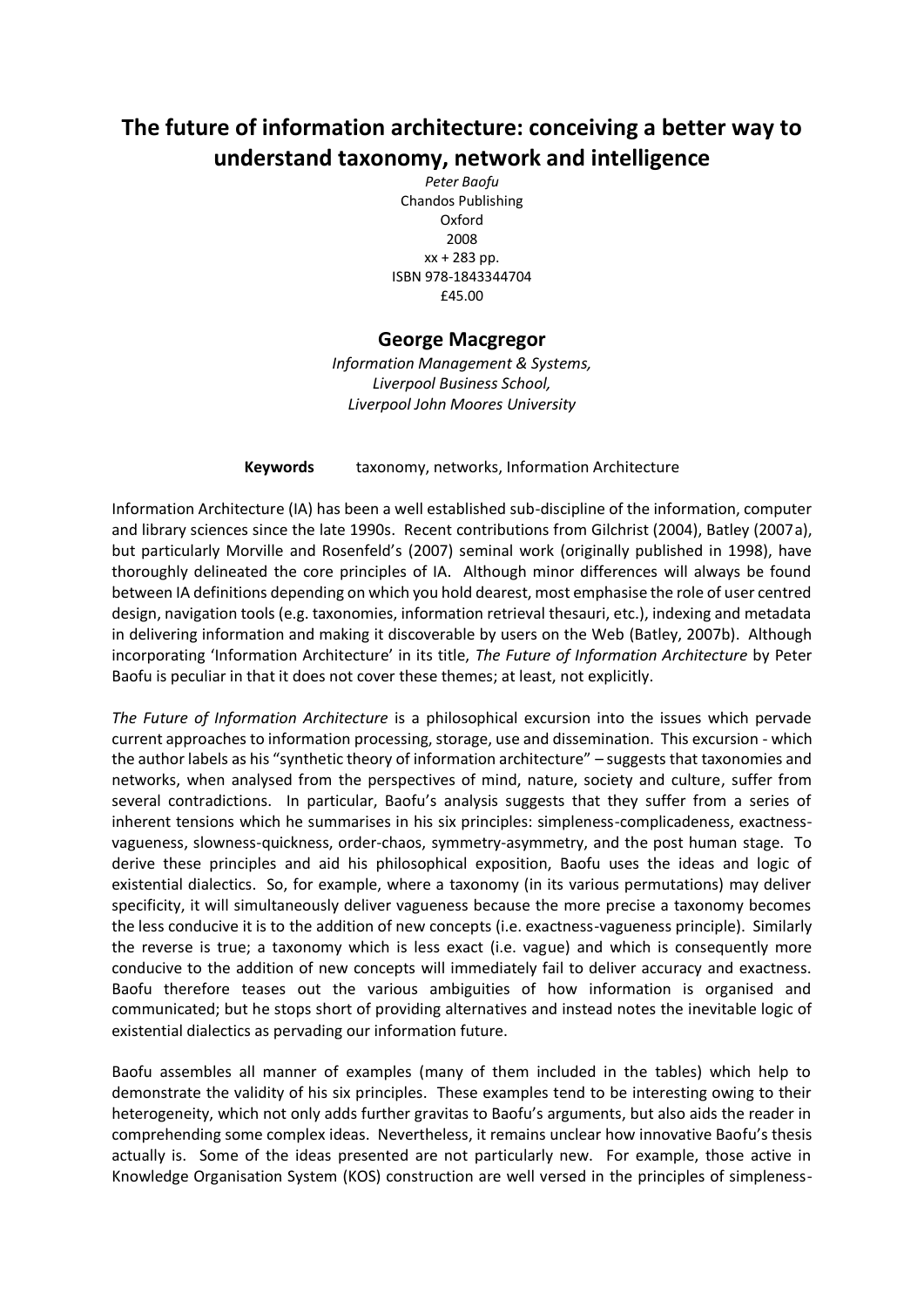complicadeness, exactness-vagueness, and slowness-quickness, although they might not label them as such. Balancing these principles is an integral part of KOS construction and is inextricably linked to document indexing and the implications this has for precision and recall in information retrieval. Readers are likely to spot other instances of déjà vu. It is therefore possible that reader interest in *The Future of Information Architecture* is aroused more by the novelty of having such ideas assembled together with good examples, rather than the ideas themselves.

Baofu is prolific writer, having authored 16 books between 2007 and 2009 alone (Baofu, 2009). He has published extensively on futurist ideas and political science and has a distinguished academic career, most recently as a visiting Professor of Political Science at Eastern New Mexico University. It is perhaps for this reason that Baofu's definition of IA differs from those prevailing in the library, information and computer sciences literature. For Baofu, 'information architecture' (as distinct from Information Architecture (IA)) is primarily concerned with taxonomies and networks of all types and has little to do with IA as it has been defined by the likes of Morville and Rosenfeld (2007). As Baofu states, "The taxonomic schemes for information classification […] constitute only one main aspect of information architecture. The other concerns information network" (p.129). Indeed, *The Future of Information Architecture* spends only a small amount of space discussing the taxonomies and KOSs normally associated with the IA we are familiar with (e.g. Dewey Decimal Classification System (DDC), Library of Congress Classification (LCC), etc.); instead more space is dedicated to the use of taxonomies and networks generally. Whilst no one can claim ownership over language or its semantics, there is a sense in which Baofu has misappropriated 'information architecture'. IA is a well defined topic and one to which he refers in his prose, albeit briefly; yet, Baofu never attempts to distinguish between our IA and his 'information architecture'. This confusion is made all the more palpable since Chandos Publishing - an eminent LIS publisher and one which has published books on IA in the past – has actually published *The Future of Information Architecture*.

Unfortunately, there are issues other than semantics which detract from the book. Whilst the book is well referenced, 47 of the references are Wikipedia articles which appear to be cited and quoted more than any other source used. This is a controversial decision on the part of Baofu, particularly given the transitory nature of such articles and their dubious provenance. In his acknowledgements Baofu states, "This book, like all other previous ones of mine, is written to challenge conventional ideas and values, both past and present" (p. xv). His personal homepage also lists his publications under the heading: "My Original Books to Challenge the Very Foundation of Most Cherished Human Ideas/Values" (Baofu, 2009). One consequently assumes that the use of Wikipedia is an attempt to confront our cherished ideas of academic rigour and integrity. Wikipedia is a source which most undergraduates (and some school children) are forbidden from using. It is therefore perplexing to discover an author so willing to jettison academic rigour; to challenge cherished ideas and values by actually debasing the tools by which academics normally challenge ideas and values.

Of course, Baofu would rebuff this criticism. It is his raison d'etre to challenge commonly held opinions; but one wonders what true research has actually gone into chapters where close to 50% of its content comprises direct quotes from a source of such dubiety. And this causes problems. Some of Baofu's statements and subsequent analyses (based on information from Wikipedia) are simply misleading or inaccurate. For example, Baofu informs us (by quoting from Wikipedia) that "DDC is less hospitable to the addition of new subjects, as opposed to [the] Library of Congress Classification which has 21 classes at the top level" and that "DDC [...] is built on a top down approach to classify all human knowledge which makes it difficult to adapt to changing fields of knowledge" (p. 102). Accommodating new subjects is difficult in any KOS; yet the principal motivation behind a decimal based taxonomic classification is to accommodate an ever growing spread of subjects and to simplify the process through subdivision. Simply comparing the 10 top DDC classes with the 21 top LCC is a reductionist view and ignores the role of inheritance and inclusiveness in taxonomic hierarchies.